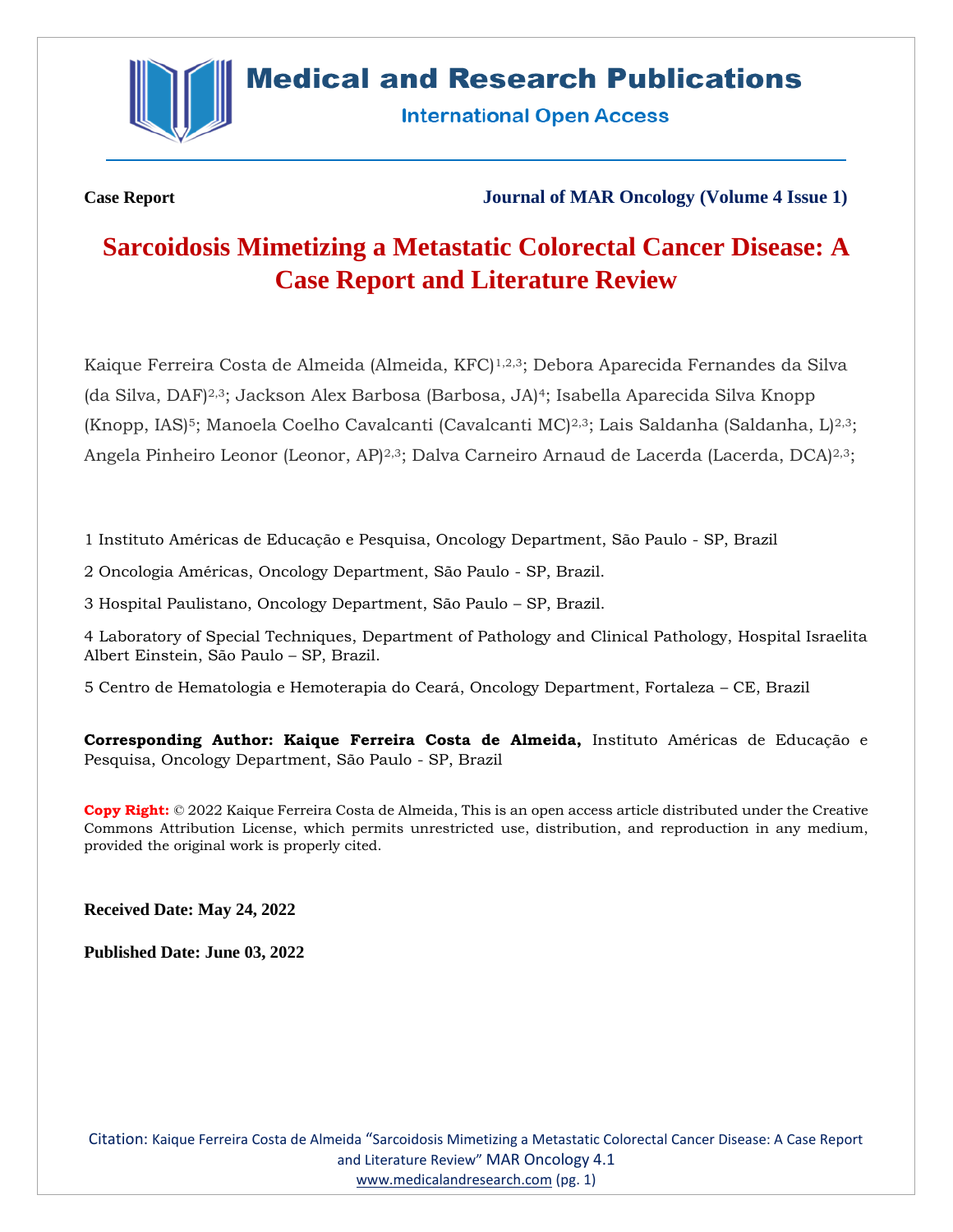## *Abstract*

*The association between colorectal cancer and sarcoidosis exists, but it is not well documented. We present a case from a female patient, diagnosed with a rectal cancer, wich in the staging exams showed thoracic and cervical lymph nodes suspicious for metastatic disease. After we consider the low volume of disease at the pelvis, we decide to performed a lymph node biopsy, that showed*  sarcoidosis at the thoracic lymph nodes and locally-advanced disease in the rectum. The patient *performed chemorradiotherapy and was submitted to curative surgery from the cancer. She also treated the sarcoidosis with corticosteroids, and now she is in clinical follow-up, without evidence of cancer disease.*

*Keywords: sarcoidosis, colorectal cancer, lymphadenopathy*

## **Introduction**

Sarcoidosis is a non-infectious granulomatous disease that especially affects young adults. Although of unknown etiology, it is believed to develop due to an abnormal host immune response to an unknown antigen in genetically susceptible individuals **[**1,2**]**. Colorectal cancer (CRC) is a frequent disease, with approximately 150,000 new cases annually in the United States, approximately 30% of which are tumors of the rectum3. The association between sarcoidosis and cancer is still controversial, but it has been described in the literature.

## **Case Presentation**

Female patient, white, 49 years old, obese, coronary artery disease, hypertensive and social alcoholic. She started with sporadic hematochezia about 1 year ago. Due to the COVID-19 pandemic, medical care was postponed until September 2020, when episodes of hematochezia became more frequent. On that occasion, anoscopy showed a lesion 2 cm from the anal border. She continued investigation with colonoscopy, which identified an ulcerative-vegetative lesion in the distal rectum, whose anatomopathological examination showed adenocarcinoma. On staging Positon emission tomography scan (PET-CT), prominent lymph nodes were found in level III cervical, mediastinal and bilateral hilar chains, with a relatively symmetrical distribution, in addition to tenuous peripheral micronodules in the apicoposterior segment of the left upper lung lobe, raising the possibility of secondary lesions or sarcoidosis as a differential diagnosis (Fig.1).

Citation: Kaique Ferreira Costa de Almeida "Sarcoidosis Mimetizing a Metastatic Colorectal Cancer Disease: A Case Report and Literature Review" MAR Oncology 4.1 [www.medicalandresearch.com](http://www.medicalandresearch.com/) (pg. 2)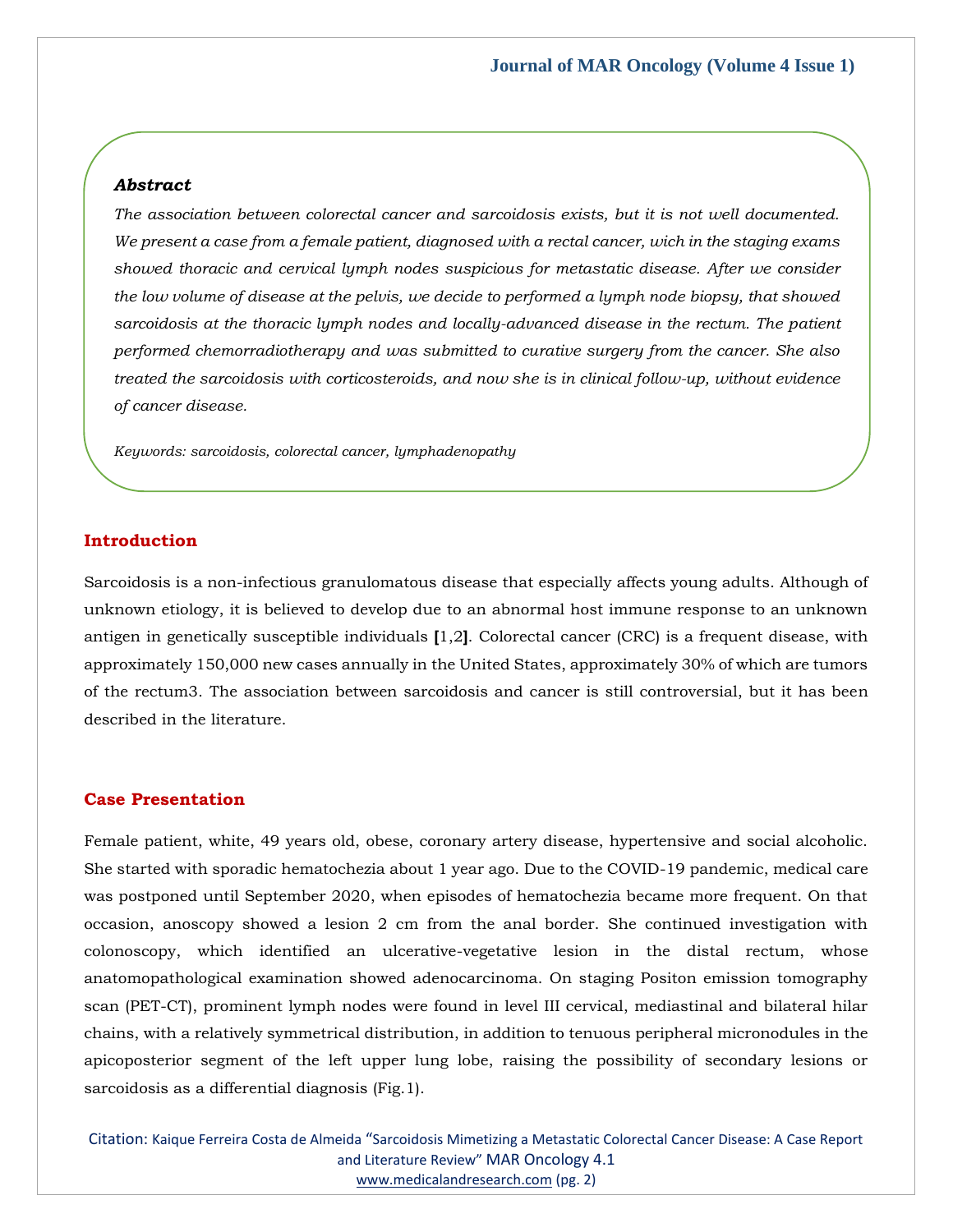

**Figure 1 -** PET-CT images showing prominent lymph nodes in mediastinal and cervical level III

The patient underwent an excisional biopsy of the cervical lymph node, whose anatomopathological examination revealed that it was chronic non-necrotizing granulomatous lymphadenitis with the presence of multinucleated giant cells, some of which had rare asteroid-like elements, which was compatible with sarcoidosis (Fig 2; Fig 3).

Citation: Kaique Ferreira Costa de Almeida "Sarcoidosis Mimetizing a Metastatic Colorectal Cancer Disease: A Case Report and Literature Review" MAR Oncology 4.1 [www.medicalandresearch.com](http://www.medicalandresearch.com/) (pg. 3)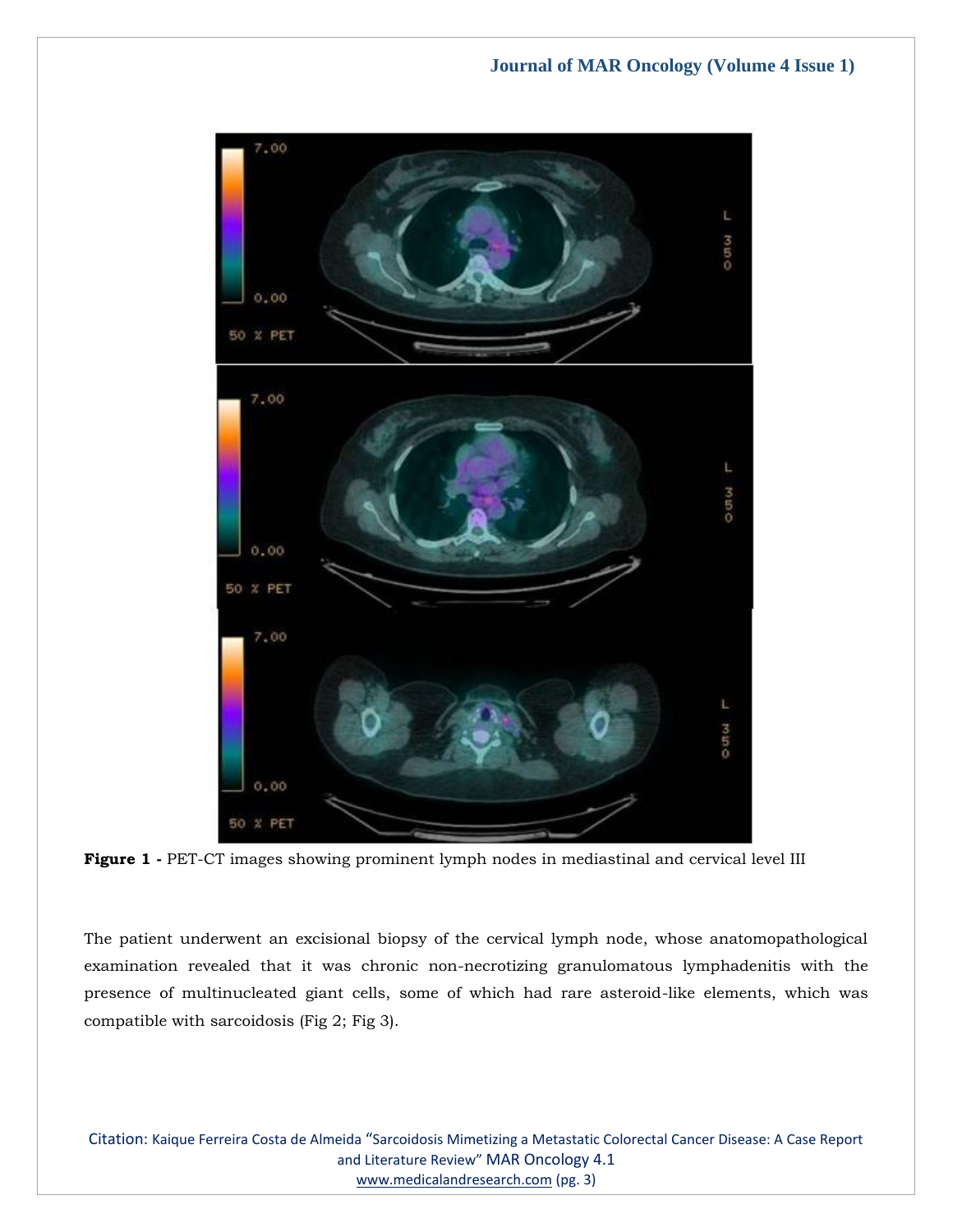

Figure 2. 40x magnification. Lymphoid tissue with multiple granulomas with hyalinization, without necrosi



Figure 3 - 400x magnification. Granuloma with multinucleated giant cell, in the center with eosinophilic structure (asteroid body)

Citation: Kaique Ferreira Costa de Almeida "Sarcoidosis Mimetizing a Metastatic Colorectal Cancer Disease: A Case Report and Literature Review" MAR Oncology 4.1 [www.medicalandresearch.com](http://www.medicalandresearch.com/) (pg. 4)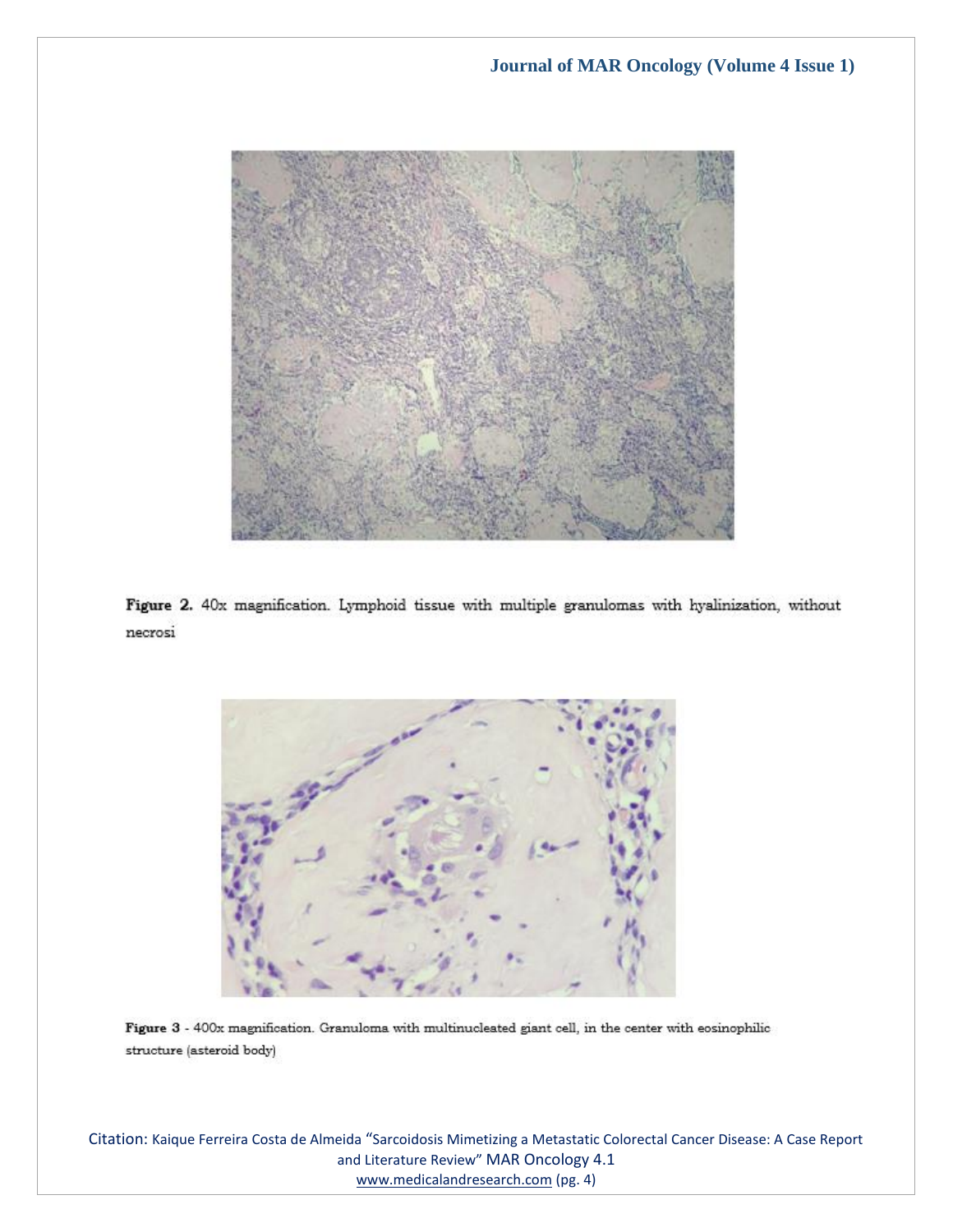After that, it was then classified as Stage III (cT2cN1M0), and treatment with neoadjuvant chemoradiotherapy (capecitabine and IMRT 27 frations - 2Gy per fraction) was indicated, in addition to corticosteroid therapy for sarcoidosis. After neoadjuvant therapy and adequate treatment of sarcoidosis, the new CT scans showed complete remission of the previously described pulmonary and lymph node findings. Following oncological planning, she underwent rectosigmoidectomy in April 2021, with ypT3ypN0 staging, with no evidence of disease after surgery, and adjuvant FOLFOX was proposed. The patient did not present any signs or symptoms of systemic sarcoidosis and remains clinically well, with no signs of recurrence so far.

## **Discussion**

The increase in the frequency and severity of the sarcoidosis disease in black patients reinforces the role of genetic factors; the single nucleotide polymorphism (rs2076530 G-A) of the butyrophyllin-like 2 (BTNL2) gene was considered an independent risk factor for sarcoidosis, probably influencing the activation and regulation of T2 lymphocytes. Sarcoidosis is histologically characterized by the presence of non-necrotizing granulomas rich in macrophages and T lymphocytes, especially CD4+, and asteroid bodies may be present **[**4,5**]**. Of uncertain prevalence, it is estimated from 10 to 20 cases per 100,000 people, the incidence varies between geographic regions, being 3 to 4 times more common in black Americans and in women, with most diagnoses between the second and fourth decades of life1. In fifty percent of the cases, presents with bilateral, symmetrical hilar or mediastinal adenopathy. Pulmonary reticular opacities and lesions in the skin, joints and/or eyes, with pulmonary disease being the most prevalent presentation (90%) **[**6,7**]**. The most common symptoms are cough, enlarged lymph nodes, erythema nodosum, fatigue and low-grade fever.

Some authors suggest a difference between sarcoidosis and sarcoid reactions, a definition that is still controversial8. The diagnosis of sarcoidosis requires three main conditions: compatible clinical or radiological presentation, evidence of granulomas in a biopsy sample and exclusion of differential diagnoses9. In turn, the sarcoid reaction is generally defined as a non-caseating granulomatous reaction, which does not meet the diagnostic criteria for sarcoidosis **[**10,11**]**. Ariish et al. suggest that they are the same entity, with the same findings on imaging and histology, which is our perception in this report **[**10,12**]**.

Although CRC mortality has been decreasing, it is still the third leading cause of cancer death in women and the second in men, with an increasing incidenc e among people under 50 years of age. Approximately 20% of patients are metastatic at diagnosis. The dissemination of RCC occurs via the lymphatic or hematogenous route, and in tumors of the distal rectum, drainage is through the inferior rectal vein, which drains into the inferior vena cava instead of the portal venous system, and may initially metastasize to the lungs instead of to the liver **[**13**]**.

Citation: Kaique Ferreira Costa de Almeida "Sarcoidosis Mimetizing a Metastatic Colorectal Cancer Disease: A Case Report and Literature Review" MAR Oncology 4.1 [www.medicalandresearch.com](http://www.medicalandresearch.com/) (pg. 5)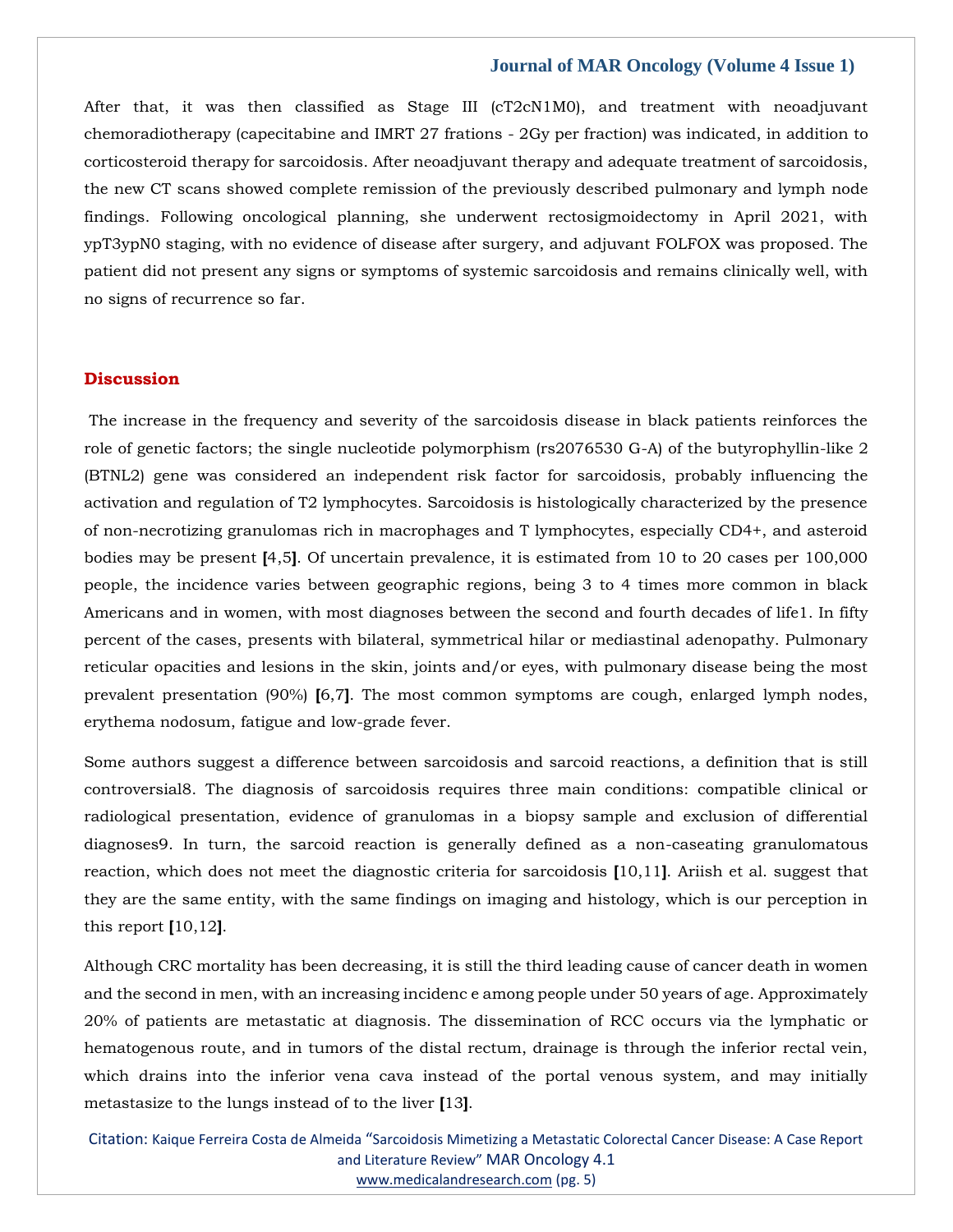The first proposition of a possible relationship between sarcoidosis and malignancy is dated from 1972, by Brincker **[**2**]**. Sarcoid granulomas are uncommon pathological findings in cancer patients, however, several patients have been identified with the development of sarcoidosis during or after cancer, suggesting its causal association with malignancy **[**14,12**]**. The finding of sarcoid reactions in cancer patients can occur in up to 4 % to 14% of patients **[**10**]**. These reactions have been well described in patients with lymphoma and various solid organ malignancies, including lung cancer, breast cancer, colorectal cancer, and genitourinary cancer **[**14**]**. In the literature, there are still few reports describing an association between sarcoid-like reactions and colon cancer; in a retrospective study, Grados et al. identified 12 patients who developed sarcoidosis after diagnosis of solid neoplasms, especially after breast and colorectal cancer **[**15**]**. Herron et al. evaluated 289 patients with oncological disease; 17.3% had a simultaneous diagnosis of sarcoidosis, the most common malignancy being those of the gastrointestinal tract (20%), and all patients had suspicious radiological findings for metastasis, but with confirmation of sarcoidosis in the biopsy16; of the patients with colorectal adenocarcinoma, all had findings consistent with pulmonary sarcoidosis and lymph node involvement. While pulmonary metastases are more commonly observed in rectal neoplasms, they observed that pulmonary sarcoidosis occurred independently of tumor venous drainage **[**15**]**. Some authors also suggest the possibility of developing sarcoid reactions related to certain types of chemotherapy, such as oxaliplatin-based regimens **[**17**]**.

Many studies have shown an increased risk of cancer in patients with sarcoidosis; a systematic review with a cohort of more than 25,000 patients showed a significant, albeit moderate, relationship between the two diseases, with an Relative Risk (RR) of 1.19 (95% CI, 1.07-1.32) for the development of neoplasms in patients with sarcoidosis, especially lymphoproliferative diseases, but also showed a significantly increased risk for some solid organ neoplasms, such as colorectal cancer, with an RR of 1.33 (95% CI, 1.07-1.67) **[**18**]**.

However, other studies have shown better survival in patients with a diagnosis of cancer and a finding of sarcoidosis. O'Connell suggests the presence of sarcoid granulomas to represent the expression of their host's systemic response to the tumor, with the possibility of enjoying longer remissions and better survival, independent of the stage of the disease19. In a study of patients with non-small lung cancer, sarcoid reactions were observed in 4.3%. None of them had granulomatous diseases; lymph nodes that exhibit granulomatous reactions do not combine with metastatic involvement, suggesting that this may be a prognostic marker, indicating absence of metastases **[**20**]**. Typically, sarcoid reactions involve regional lymph nodes of the organ of origin of the tumor, however, distant lymph node involvement may be associated with less metastatic difficulties and survival; the presence of granuloma was associated with a lower incidence of metastatic disease (OR = 0.195, 95% CI 0.073–0.521,  $p = 0.001$ ) and better survival rates at 2, 4, 6 and 10 years, in a retrospective study **[**21**]**.

Citation: Kaique Ferreira Costa de Almeida "Sarcoidosis Mimetizing a Metastatic Colorectal Cancer Disease: A Case Report and Literature Review" MAR Oncology 4.1 [www.medicalandresearch.com](http://www.medicalandresearch.com/) (pg. 6)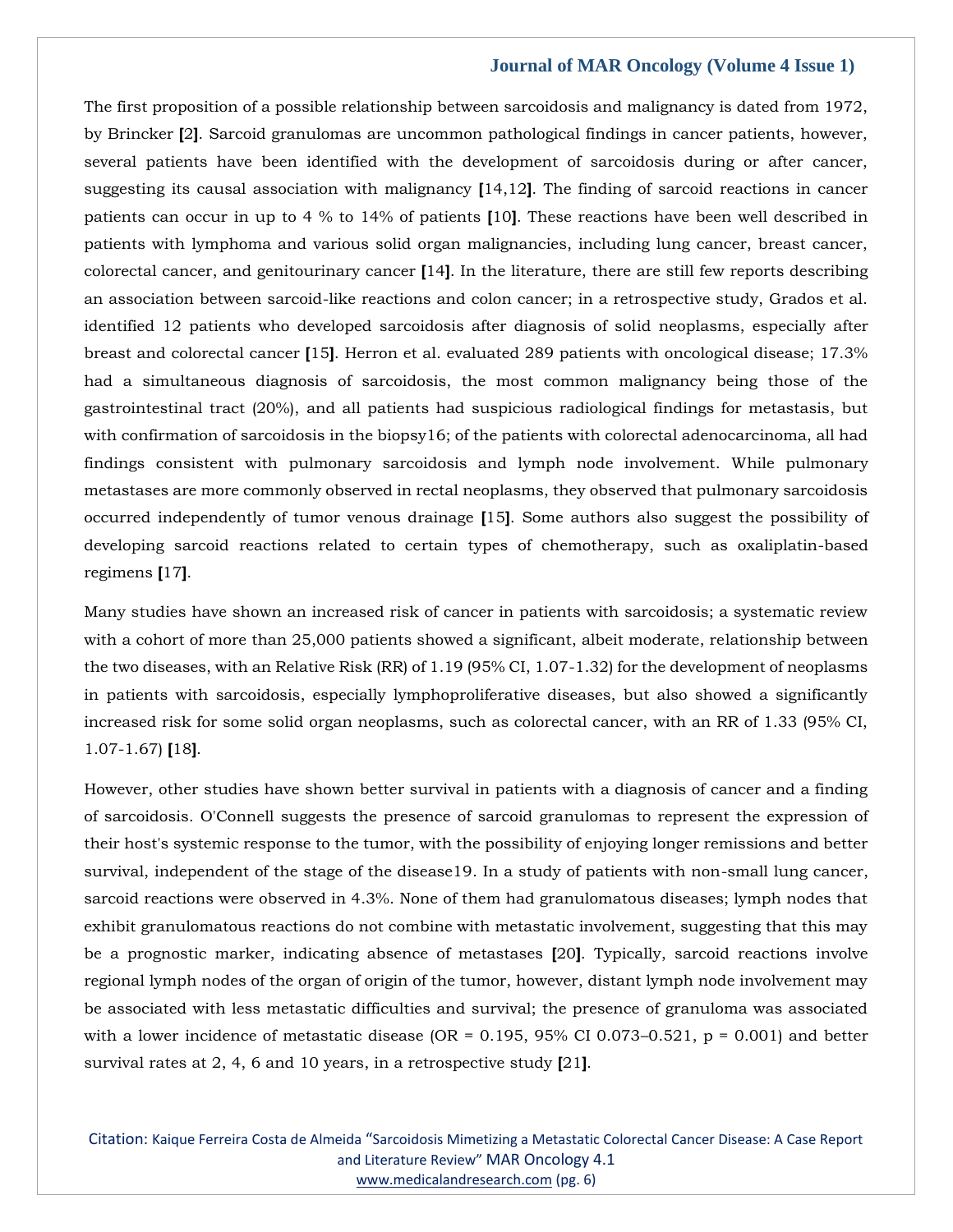More studies are needed to understand the protective mechanism involved, however, it is believed that the occurrence of sarcoid reactions in cancer patients indicates a robust individual immune response to circulating tumor neoantigens, which may be a marker of good prognosis **[**19,20,22,23**]**. This effect is probably due to a complex immunopathological response mediated by T cells, considering the possibility that tumor cells are prevented from evading activated immune cells in those microenvironments where there is a high rate of granuloma formation, with consequent inhibition of tumor growth secondary to the immune reaction in patients with neoplasia **[**15,24,25**]**. Evidence that sarcoid reactions can appear at distant sites from the origin of stress supports the hypothesis that they must develop from an immune response involving T cells10. Further investigation of this proposition may lead to new therapeutic cancer immunotherapy agents.

With the disseminated use of PET-CT for cancer staging, there has been an increase in the frequency of detection of sarcoidosis **[**25**]**. Differential diagnosis between metastasis and sarcoid reactions, however, is not easy using only imaging tests, such as CT or PET-CT **[**27,28**]**. On PET-CT, there is the possibility that a benign lymph node with inflammatory activity has a high SUV, which is a false-positive result that would simulate malignancy **[**29**]**; compared to malignant lymph nodes, lymph nodes affected by sarcoidosis tend to be larger than 1 cm, bilateral and smaller in number30, however, to date, no SUV value on PET-CT has been defined as a cut-off point to distinguish between benign or malignant28. PET-CT can help in the monitoring of sarcoidosis, as it assesses disease activity and guides therapeutic choices, but it cannot be considered the most important procedure for the diagnosis of the disease **[**31**]**. Despite the characteristic increase in lymph nodes associated with sarcoidosis, during oncological follow-up, the evidence of a PET-CT detecting an increased uptake of mediastinal lymph nodes requires biopsy of these nodes to confirm the diagnosis, and the discussion with the pathologist is of paramount importance to increase the sensitivity of the diagnosis, including the possibility of complementary immunohistochemical staining, if necessary **[**8**]**.

Cases of sarcoidosis related to colorectal cancer are still rare in the literature, which makes it difficult to assess the causal relationship between the diseases **[**30**]**. Additional studies focusing on the clinical significance and prognostic value of this relationship are needed **[**23**]**. During oncological follow-up, the presence of pulmonary nodules or mediastinal lymph nodes suspected for metastases always require histological confirmation, as sarcoidosis is considered a great mimic and this can affect the oncological therapeutic decision. Sarcoidosis continues to be a challenge, both due to the clinical picture and the evolution and response to therapy, remaining a diagnosis of exclusion **[**30**]**.

We discuss here the case of a patient diagnosed with rectal adenocarcinoma and suspicious findings of pulmonary micronodules and mediastinal and hilar lymphadenopathy in staging tests prior to the start of treatment. Due to the histological evidence of a simultaneous diagnosis of sarcoidosis and cancer of the rectum, the patient can be adequately treated with a curative intent, as opposed to the possibility of being undertreated, if she were wrongly classified as having a metastatic disease by the exclusive

Citation: Kaique Ferreira Costa de Almeida "Sarcoidosis Mimetizing a Metastatic Colorectal Cancer Disease: A Case Report and Literature Review" MAR Oncology 4.1 [www.medicalandresearch.com](http://www.medicalandresearch.com/) (pg. 7)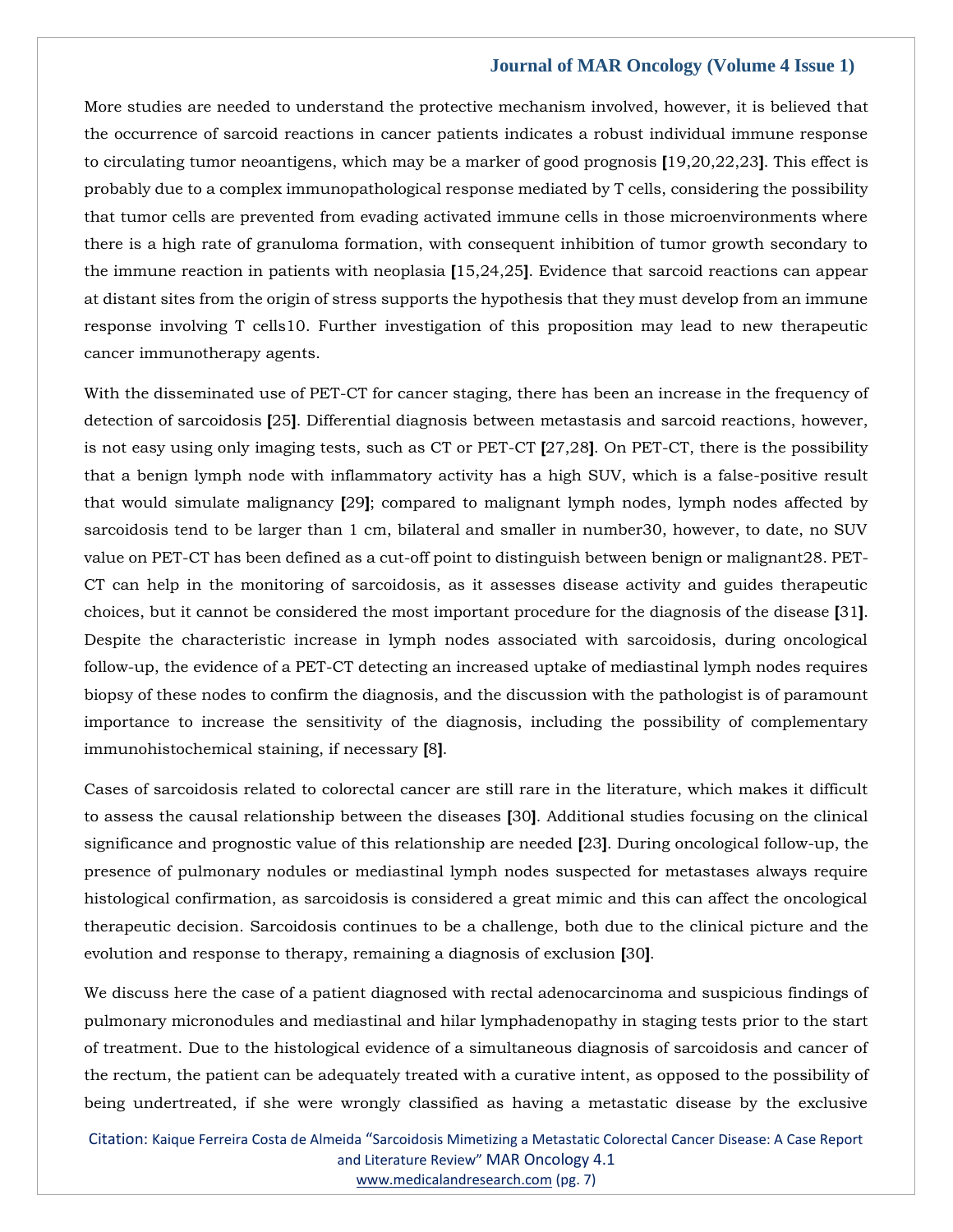evaluation of the imaging tests, which would directly influence their prognosis. This reinforces the importance of making a pathological diagnosis whenever possible in patients with suspected metastatic disease.

## **References**

1- Statement on sarcoidosis. Joint Statement of the American Thoracic Society (ATS), the European Respiratory Society (ERS) and the World Association of Sarcoidosis and Other Granulomatous Disorders (WASOG) adopted by the ATS Board of Directors and by the ERS Executive Committee, February 1999. Am J Respir Crit Care Med 1999; 160:736.

2- Tana C, et al. Immunopathogenesis of Sarcoidosis and Risk of Malignancy: A Lost Truth. International Journal of Immunopathology and Pharmacology. 2013;26(2):305–313.

3- Macrae F.A, Parikh, A.R, Ricciardi, R. Clinical presentation, diagnosis, and staging of colorectal cancer. Disponível em: www.uptodate.com

4- Crouser ED, Maier LA, Wilson KC, Bonham CA, Morgenthau AS, Patterson KC, et al. Diagnosis and Detection of Sarcoidosis. An Official American Thoracic Society Clinical Practice Guideline. Am J Respir Crit Care Med. (2020) 201:e26–51. doi: 10.1164/rccm.202002-0251ST

5- Daldon, P. É. C., & Arruda, L. H. F. (2007). Granulomas não-infecciosos: sarcoidose. Anais Brasileiros de Dermatologia, 82(6), 559–571. doi:10.1590/s0365-05962007000600010

6- Patologia e patogênese da sarcoidose. Andrew Fontenot. Talmadge E King Jr. Disponível em: www.uptodate.com

7- Park HJ, Jung JI, Chung MH, Song SW, Kim HL, Baik JH, et al. Typical and atypical manifestations of intrathoracic sarcoidosis. Korean J Radiol. (2009) 10:623. doi: 10.3348/kjr.2009.10.6.6236

8- Stanziola AA, Caccavo G, De Rosa N, et al. Sarcoidosis and colon cancer: a possible association. Sarcoidosis Vasc Diffuse Lung Dis. 2018;35(4):376-380.

9- El Jammal T, Pavic M, Gerfaud-Valentin M, Jamilloux Y and Sève P (2020) Sarcoidosis and Cancer: A Complex Relationship. Front. Med. 7:594118. doi: 10.3389/fmed.2020.594118

10- Arish N, et al. Characteristics of Sarcoidosis in Patients with Previous Malignancy: Causality or Coincidence. Respiration. 2017;93(4):247–252.

11- Payá-Llorente C, Cremades-Mira A, Estors-Guerrero M, Mart´ınezHern ´andez N, Alberola-Soler A, Galbis-Carvajal JM. Mediastinal sarcoid-like reaction in cancer patients. Pulmonology 2018;24: 61–63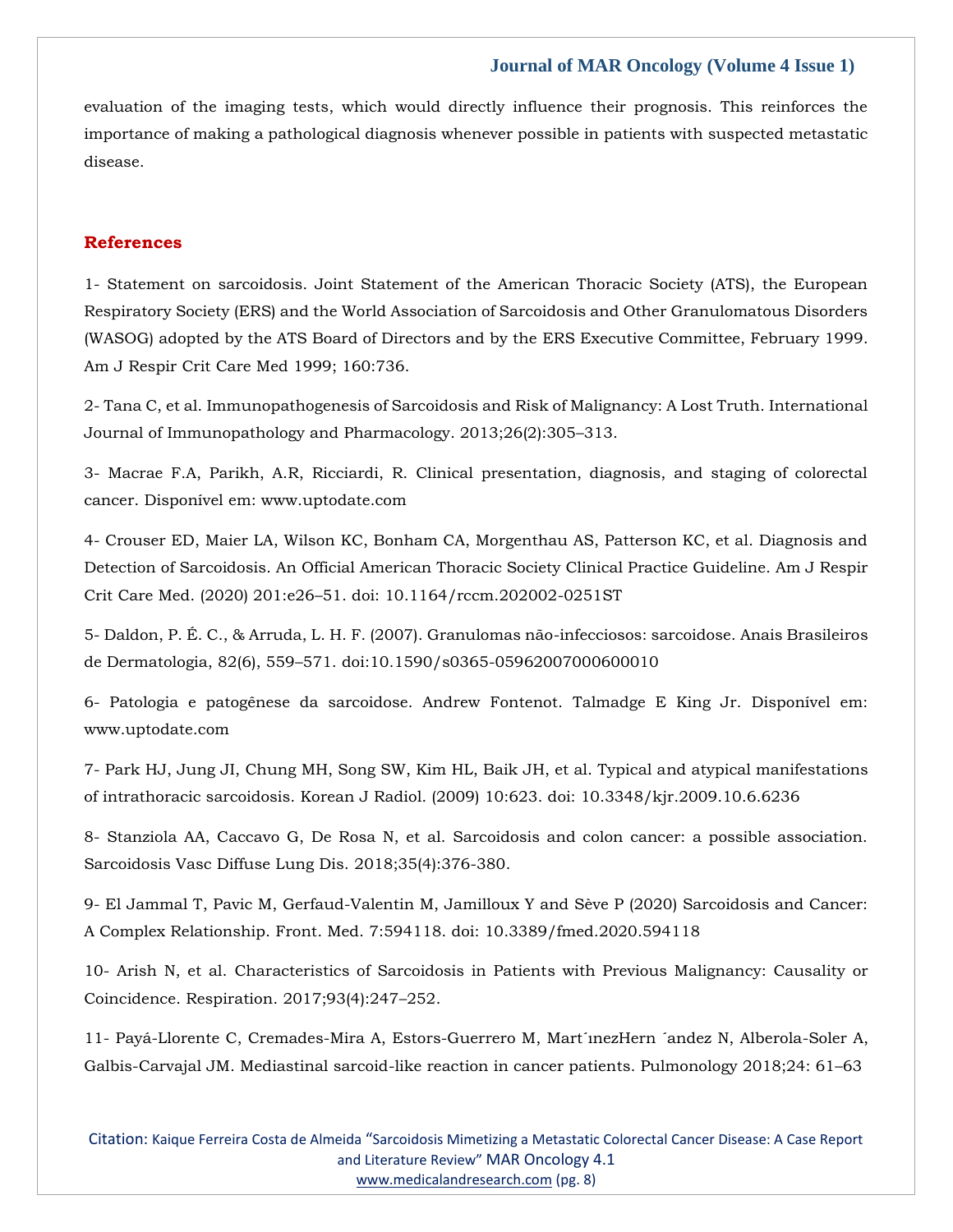12- Brincker H. Coexistence of sarcoidosis and malignant disease: causality or coincidence? Sarcoidosis. (1989) 6:31–43

13- Macrae F.A, Parikh, A.R, Ricciardi, R. Clinical presentation, diagnosis, and staging of colorectal cancer. Disponível em: www.uptodate.com

14- Haddadi S, Adkinson BC, Holt GE, Mirsaeidi M. Sarcoidosis or cancer? That is the question. Respir Med Case Rep. 2021;33:101426. Published 2021 May 11. doi:10.1016/j.rmcr.2021.101426

15- Grados A, et al. Sarcoidosis Occurring After Solid Cancer: A Nonfortuitous Association Report of 12 Cases and Review of the Literature. Medicine. 2015;94(28)

16- Judson MA (2021) Granulomatous Sarcoidosis Mimics. Front. Med. 8:680989. doi: 10.3389/fmed.2021.680989

17- Herron M, Chong SG, Gleeson L, Nicholson S, Fahy RJ. Paraneoplastic sarcoidosis: a review. QJM. (2020) 113:17–9. doi: 10.1093/qjmed/hcz207

18- Choi JH, et al. Sarcoidosis associated with oxaliplatin-based chemotherapy for colorectal cancer. Case reports in oncological medicine. 2014;2014

19- M. Bonifazi, F. Bravi, S. Gasparini, C. La Vecchia, A. Gabrielli, A.U. Wells, E.A. Renzoni Sarcoidosis and cancer risk: systematic review and meta-analysis of observational studies Chest, 147 (3) (2015), pp. 778-791

20- O'Connell MJ. Epithelioid granulomas in Hodgkin disease. A favorable prognostic sign? JAMA. (1975) 233:886–9. doi: 10.1001/jama.233.8.886

21- Steinfort DP, Irving LB. Sarcoidal reactions in regional lymph nodes of patients with non-small cell lung cancer: incidence and implications for minimally invasive staging with endobronchial ultrasound. Lung Cancer. (2009) 66:305–8. doi: 10.1016/j.lungcan.2009.03.001

22- M. Murthi, K. Yoshioka, J.H. Cho, S. Arias, E. Danna, M. Zaw, G. Holt, K. Tatsumi, T. Kawasaki, M. Mirsaeidi Presence of concurrent sarcoid-like granulomas indicates better survival in cancer patients: a retrospective cohort study ERJ Open Research, 6 (4) (2020)

23- Sacks EL, Donaldson SS, Gordon J, Dorfman RF. Epithelioid granulomas associated with Hodgkin's disease. Clinical correlations in 55 previously untreated patients. Cancer. (1978) 41:562–7

24- Takeuchi H, Suchi T, Suzuki R, Sato T. Histological study of immune parameters of regional lymph nodes of gastric cancer patients. Gan. (1982) 73:420–8